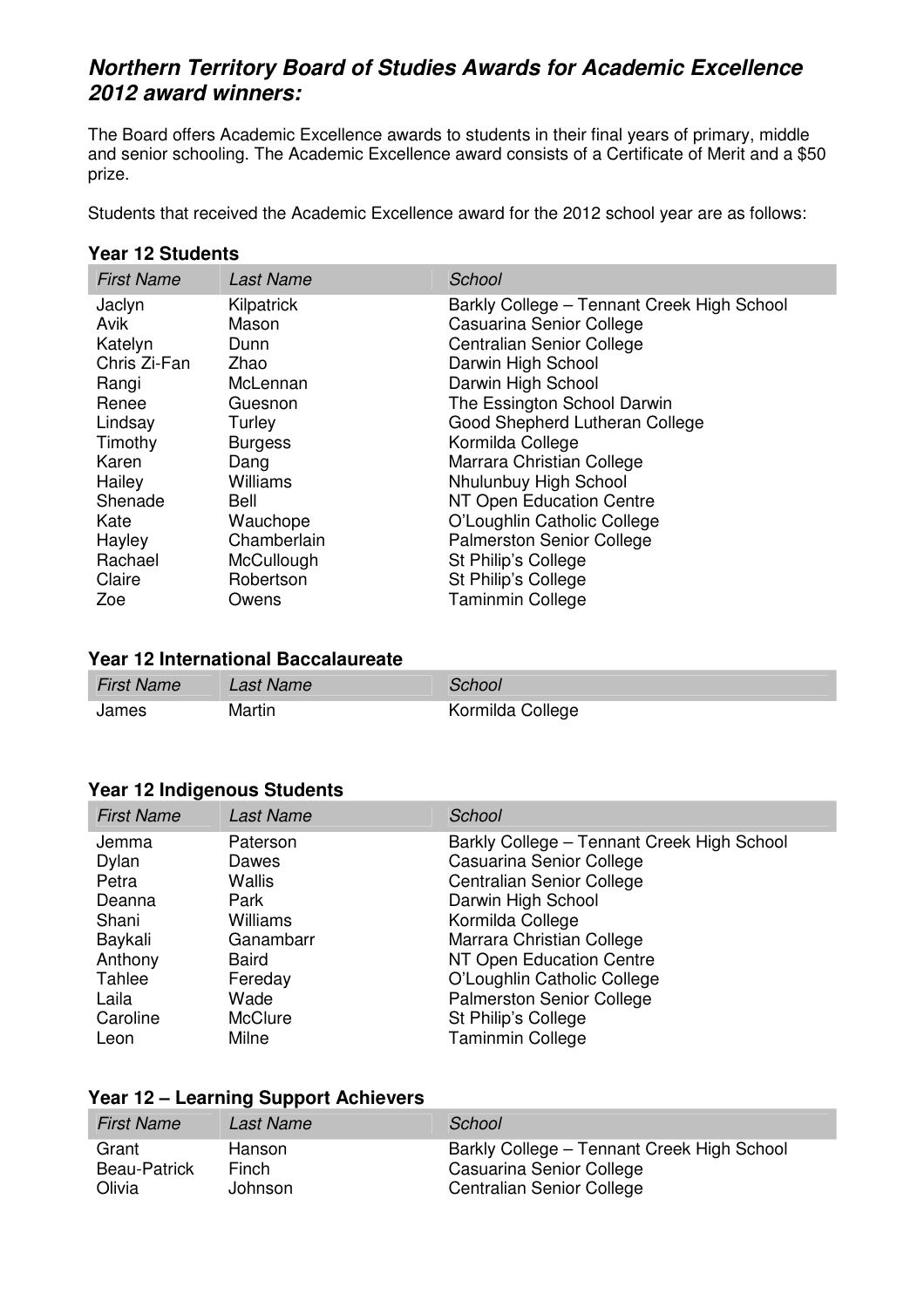## **Year 9 Students**

| <b>First Name</b> | <b>Last Name</b> | School                                     |
|-------------------|------------------|--------------------------------------------|
| Emma              | <b>Nowak</b>     | Alyangula Area School                      |
| Makhosini         | Khumalo          | Araluen Christian College                  |
| Natasha           | Pym              | Barkly College - Tennant Creek High School |
| <b>Billie</b>     | Turner           | <b>Batchelor Area School</b>               |
| <b>Bianca</b>     | Mitchell         | Centralian Middle School                   |
| Tina              | Cheng            | Darwin Middle School                       |
| Lauren            | Northcote        | Dripstone Middle School                    |
| Charlotte         | Thompson         | The Essington School Darwin                |
| Yasmine           | <b>Steiner</b>   | Good Shepherd Lutheran College             |
| Megan             | Leong            | Kormilda College                           |
| James             | Tomelty          | Katherine School of the Air                |
| Caitlin           | Todd             | Marrara Christian College                  |
| Radita            | Naowal           | <b>Nightcliff Middle School</b>            |
| Alicia            | Wong             | Nhulunbuy Christian College                |
| Alexander         | Parfitt          | Nhulunbuy High School                      |
| Makayler          | <b>Stivey</b>    | O'Loughlin Catholic College                |
| James             | Smith            | Palmerston Christian School                |
| Chanel            | Gardiner         | Rosebery Middle School                     |
| Parthiv           | Gaykar           | Sanderson Middle School                    |
| Pristine          | Cook             | Sattler Christian College                  |
| Cloe              | Crowhurst        | St Joseph's Catholic College               |
| Ashley            | Smith            | St Philip's College                        |
| Jasmin            | Aitken           | Taminmin College                           |

### **Year 6 Students**

| <b>First Name</b> | <b>Last Name</b> | School                               |
|-------------------|------------------|--------------------------------------|
| Natasha           | <b>Nott</b>      | <b>Adelaide River Primary School</b> |
| Catherine         | Wright           | Alawa Primary School                 |
| Jack              | Weir             | Alice Springs School of the Air      |
| Raphael           | <b>Bradbury</b>  | Alyangula Area School                |
| Francesca         | de Souza         | Anula Primary School                 |
| Ryan              | <b>Bell</b>      | Araluen Christian College            |
| Danica            | Jenner           | <b>Bakewell Primary School</b>       |
| Rhett             | Turner           | <b>Batchelor Area School</b>         |
| Shakiah           | <b>Brown</b>     | <b>Bees Creek Primary School</b>     |
| Xenobia           | Martin           | Borroloola School                    |
| Lauren            | <b>Baseley</b>   | <b>Bradshaw Primary School</b>       |
| Anthony           | Drew             | <b>Braitling Primary School</b>      |
| Emily             | Connolly         | <b>Casuarina Street School</b>       |
| Dino              | Lucchese         | <b>Clyde Fenton Primary School</b>   |
| Dylan             | <b>McPharlin</b> | <b>Driver Primary School</b>         |
| Ebony             | Voigt            | Durack School                        |
| Chloe             | Alder            | The Essington School Darwin          |
| Nirali            | Panchal          | Gillen School                        |
| Aaron             | <b>Fidock</b>    | Girraween Primary School             |
| Connor            | Marshall         | Good Shepherd Lutheran College       |
| Rhema             | Jacob            | <b>Gray Primary School</b>           |
| Carmel            | Ferrer           | Holy Family Catholic Primary School  |
| <b>Bridget</b>    | Myerscough       | <b>Holy Spirit School</b>            |
| Jacob             | Martin           | <b>Howard Springs Primary School</b> |
| Portia            | Gallagher        | Humpty Doo Primary School            |
| Melanie           | Lu               | Jingili Primary School               |
| Tamzen            | Paddy            | Kalkaringi School                    |